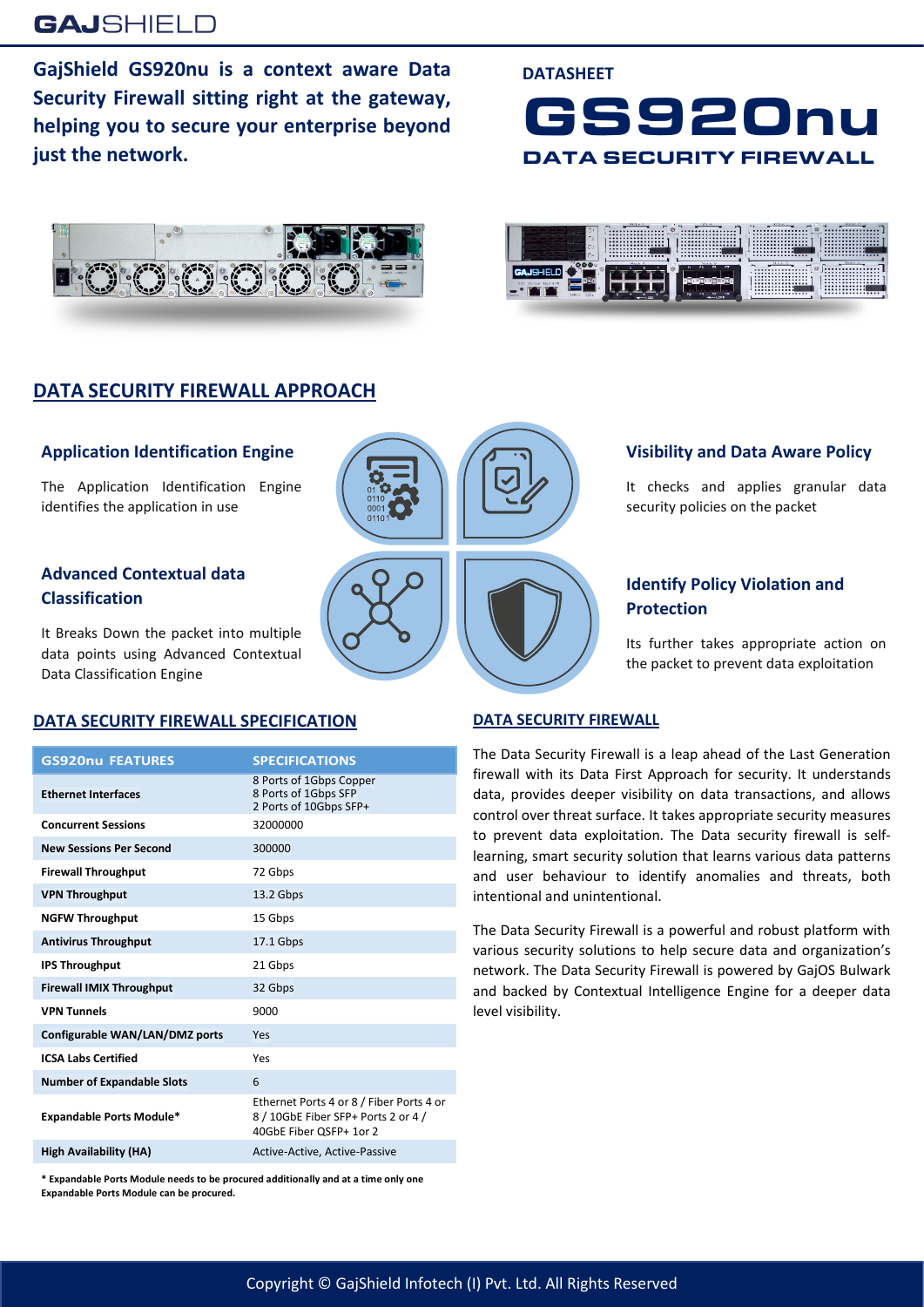#### **DATA SECURITY FIREWALL**

- Application Identification Engine
- Advance Contextual Data Classification Engine
- Apply Visibility and Data Aware Policy
- Identify policy violation and protect against data exploitation

#### **DATA LEAK PREVENTION**

- Network based data leak prevention
- Prevent data leak on G Suit, Office 365, Popular Social Media, Web etc.
- Protect business critical data
- Scan for Data Leak on all outbound communication
- Alert on Data Security Policy violation
- Block Password Protected zip and PDF file uploads
- Block file uploads based on File Content, file type and size
- Time scheduling for DLP policies
- Visibility on Information sent as attachments on popular Webmail, Blogs, web uploads, SaaS, etc.

#### **CONTEXTUAL VISIBILITY**

- View Content of mail for Gmail, Outlook, Office 365, Rediff, Yahoo etc.
- Visibility of data transaction over HTTP, HTTPS, SMTP, SMTPS-SSL & Web Chats
- Data Transaction on SMTP mail, popular Web Mail and browser-based SaaS application
- View attachments attached with the mail
- View webmail draft attachments information
- visibility of evasive applications like P2P and Skype application accessed by users
- Identifies Who is accessing, which application,
- Visibility of application usage and data transaction on application
- Data transfer reporting (By Host, Group & IP Address)

#### **DATA TRANSACTION LOG:**

- Log of Data sent through
	- Web
	- Browser based SaaS
	- **SMTP** mails
	- Network
- Data Transaction logs from HTTP, HTTPS, SMTP, SMTPS-SSL & Web Chats
- Log Data context of the Popular webmail sites such as Gmail, Office 365, Yahoo and Rediff mail including To, CC, BCC, subject, body of the mail and attachment.
- Archive all types of file uploads on popular websites
- Mail archiving on SMTP & SMTP-SSL

#### **REPORTING**

- Identify the most bandwidth consuming users
- Identify application misuse and bandwidth abuse
- Identify work or non-work-related browsing
- Intrusion events reports
- Policy violations reports
- Virus reporting by User and IP Address
- Separate reporting for BYOD devices.
- Email alerts for Admin activity
- Application Traffic, Total Traffic, Application set and application detail

#### **DATA CONTROL**

- Control on Critical Data outflow
- Monitor/block & alert for data transactions on popular web-based emails like Gmail, Office 365, Yahoo, Rediff and Corporate web mails hosted on Gmail, Office 365, Yahoo, Rediff and social media platforms
- Accessing web mails in read only mode
- Entire internet in read only mode
- Block Context based application usage based on:
	- **EXECUTE:** emails sender
	- recipient
	- subject & content
	- **File attachments type**
	- File attachment size
- User wise allow/block file transfer

#### **POLICY CONTROL PLANE**

- Quick action based on data security dashboard learnings
- Data Security Policies for user and user group
- Data Security Policies for IP address and IP group.
- Flexible Generic rules matching for Http header and Http Content
- Context based Data Security policy
- Content keyword-based data leak prevention policy
- user wise policies for accessing web mails like Gmail, Office 365, Yahoo and Rediff, web chats for Gmail hangout chat and Facebook webchat, social networking site Facebook & SMTP mail
- user wise policies to block content in body, subject of the popular web-based emails like Gmail, Office 365, Yahoo and Rediff
- Mail rules for Popular webmail sites like Gmail, Office 365, Yahoo and Rediff to match mails on Subject, From, To, CC, BCC, Msg Body, Msg Body Size, Attachment Text, Attachment Name, Attachment Size, Total Attachment Size, Attachment Type with a wide range of matching option. (is, is not, contains, does not contain, begins with, ends with)

#### **POPULAR WEB CHAT SECURITY**

- User wise allow/block web chat
- Live Chat Monitoring
- User wise allow/block file transfer
- User based web chat Archiving

#### **VPN CLIENT**

- IPsec compliant
- Inter-operability with major IPsec VPN Gateways
- Supported platforms: Windows 98, Me, NT4, 2000, XP, Vista, windows 7 & 10

#### **INTRUSION PREVENTION SYSTEM**

- Signatures: Default (25000+), Custom signatures
- Policy Based IPS, Anomaly Detection
- Automatic real-time updates & e-mail notification
- P2P applications signatures

#### **ENTERPRISE CLOUD**

- Visibility & Control over internet as well as secure access to corporate network
- Enforcing of security policies on roaming users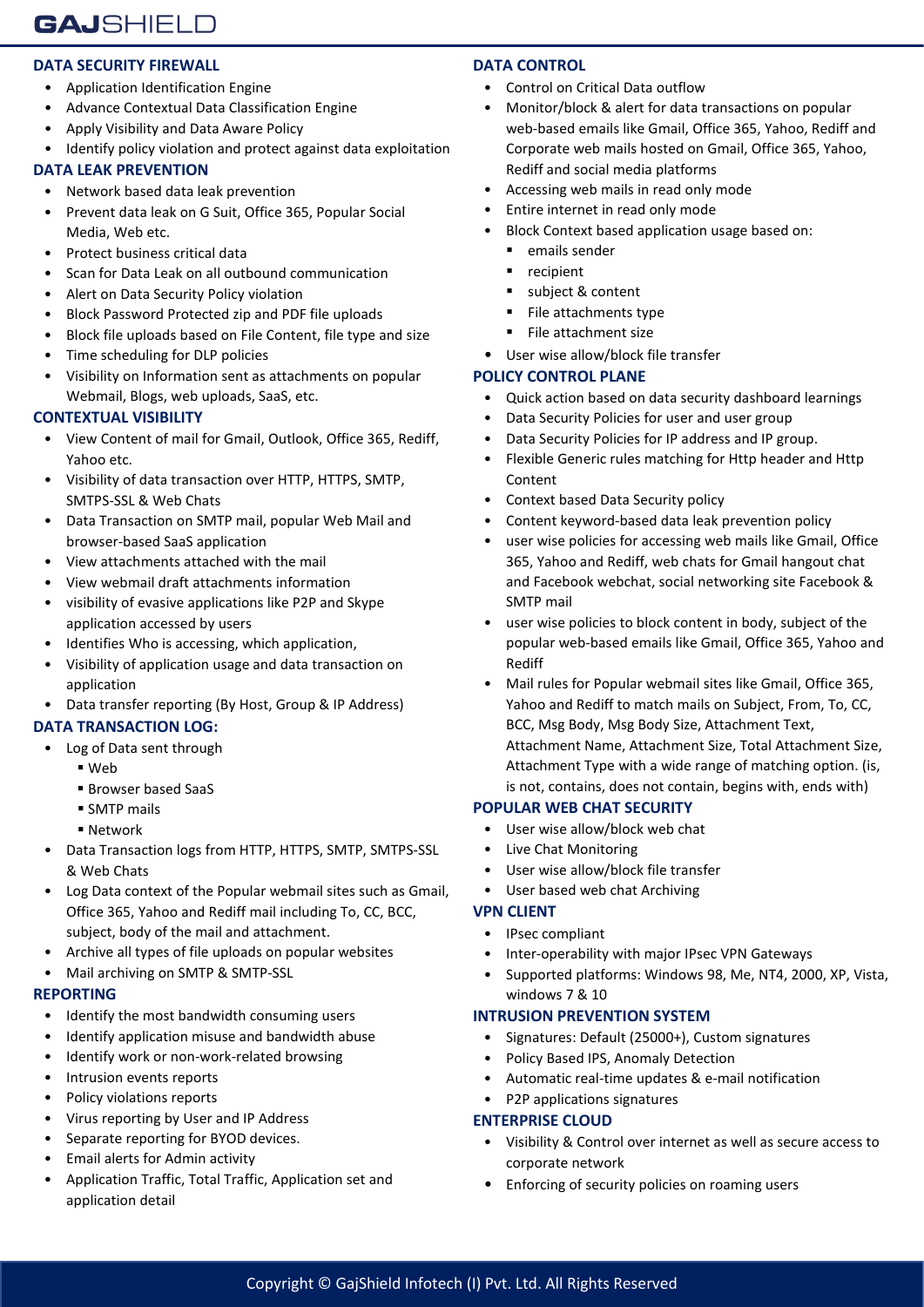#### **NETWORKING**

- Transparent Mode, Route Mode, Layer3 Bridge mode
- Static IP Address, PPPoE, DHCP support
- Policy based Multiple Link Auto Failover
- Policy based Load balancing
- Policy based routing based on Application and User
- DDNS/PPPoE Client
- Policy based NAT, Port Address Translation
- HTTP Proxy Mode, Parent proxy support
- IPv6 Ready
- Dynamic Routing: RIP v1& v2, OSPF
- Multicast Forwarding

#### **BANDWIDTH MANAGEMENT**

- Application and User based Bandwidth allocation
- Prioritize, shape or Limit bandwidth
- Priority based bandwidth allocation

#### • Multi WAN bandwidth reporting

#### **VIRTUAL PRIVATE NETWORK – VPN**

- IPsec, SSL, L2TP, PPTP
- Encryption 3DES, DES, AES
- Hash Algorithms MD5, SHA-1, SHA-2
- Authentication Pre-shared key, Digital certificates, Xauth
- IPsec NAT Traversal
- Site to Site VPN Supported 9000
- Client to Site VPN Supported 50000
- SSL VPN Peers Supported 10000
- Dead peer detection and PFS support
- Diffie Hellman Groups 1,2,5,14,15,16
- External Certificate Authority support
- Export Road Warrior connection configuration
- Domain name support for tunnel end points
- Hardware Token: RSA, Vasco
- VPN connection failover

#### **GATEWAY ANTI-SPAM**

- Multiple spam classification
- Image-based spam Filtering
- Recurrent Pattern Detection on POP3, SMTP & SMTPS-SSL
- Independent of Content, Format, Language
- Real-time Blacklist (RBL), MIME header check
- Filter based on message From, To, Subject
- Subject line tagging
- Zero-hour Virus Outbreak
- Quarantine folder for Spam

#### **GATEWAY ANTI-VIRUS**

- Zero-hour Virus protection
- Advanced Persistent Threat
- Inline HTTP, HTTPS, FTP, SMTPS-SSL, SMTP, POP3, IMAP scan
- Virus, Worm, Trojan Detection & Removal
- Spyware, Malware, Phishing protection
- Automatic Real Time virus signature database update
- Scan by file size

### **AUTHENTICATION**

- Support for multiple authentication schemes simultaneously
- Local database, Windows Domain Control & Active Directory Integration
- External LDAP/RADIUS/TACAS+ database Integration

# RSA, VASCO secure tokens

#### **ADMINISTRATION**

- Two-factor Authentication support
- Web-based configuration wizard
- Role-based administration
- Upgrades & changes via Web UI
- On Appliance Analytics
- Graphical real- time and historical monitoring
- Email notification of reports, viruses and attacks
- Syslog support
- Web GUI (HTTPS)
- Command Line Interface (Console, SSH)

#### **HIGH AVAILABILITY**

- Active/Active & Active/Passive with state synchronization
- Stateful Failover
- E-mail Alert on Appliance Status change

#### **STATEFUL INSPECTION FIREWALL – ICSA CERTIFIED**

- UserSense UTM Policy combination of User, Source,
- IP and Service
	- Policy based single window control for Firewall, DLP, BYOD,
- URL Filtering& Application Control.
- Anti-virus, Anti-spam, DLP and Bandwidth Management
- Access Scheduling
- Policy based Source & Destination NAT
- H.323 NAT Traversal, 802.1q VLAN Support
- DoS, DDoS, Syn Flood Attack prevention
- Policy creation based on BYOD
- Security Intelligence IP, URL, Domain. Passively Detect End Point, IOC Intelligence

#### **APPLICATION FILTERING**

- Control and Visibility of Layer 7 Applications
- Protects your Corporate users as well as BYOD devices

• Recurrent Pattern Detection on POP3, SMTP & SMTPS-SSL

Filter based on message header, size, sender, recipient,

- Inbuilt Application Categories
- 5000+ Applications Signatures
- Schedule-based access control
- QoS Control over Layer 7 Applications

#### **URL FILTERING**

Copyright © GajShield Infotech (I) Pvt. Ltd. All Rights Reserved

- Inbuilt Web Category Database
- Categories: Default (85+)
- URL, Domain, Keyword, File type block
- Mime type blocking
- Protocols Supported HTTP, HTTPS
- Block Malware, Phishing, Pharming URLs

• Independent of Content, Format, Language • Real-time Blacklist (RBL), MIME header check

• Block Java Applets, Cookies, Active X

**ADVANCED THREAT PROTECTION** • Ransomware Protection • Malware Protection • Multiple spam classification • Image-based spam Filtering

subject line tagging etc. • Zero-hour Virus Outbreak • Anti-botnet security • Quarantine folder for Spams

• URL Exempt/White List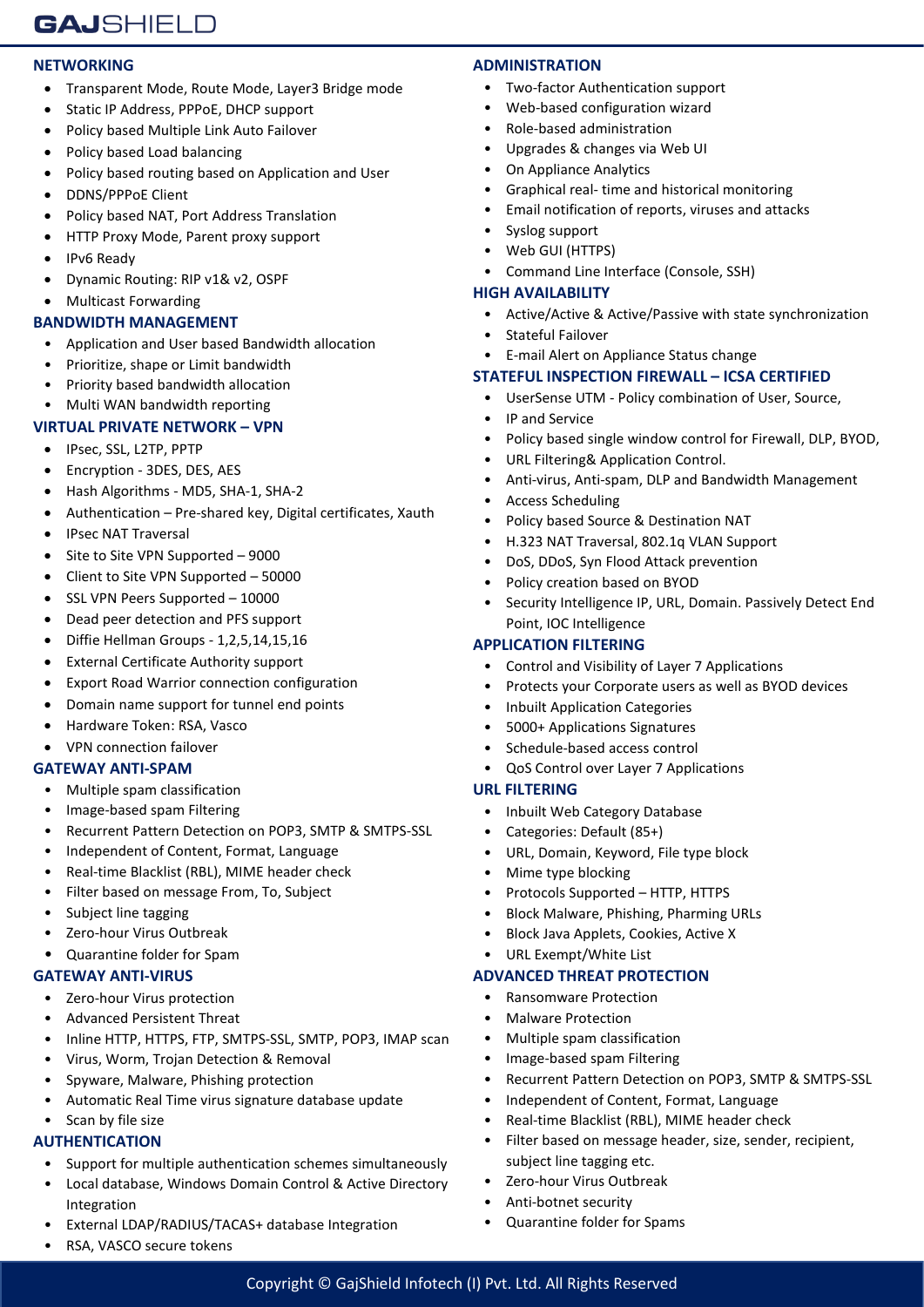## **GAJSHIELD**

# **GS920nu Hardware Specifications**

#### **Specifications**

| <b>CPU Processor</b>                   | Intel Multicore CPU                                                                                                                                                                                                                                                                                                                                                  |
|----------------------------------------|----------------------------------------------------------------------------------------------------------------------------------------------------------------------------------------------------------------------------------------------------------------------------------------------------------------------------------------------------------------------|
| <b>Power Option</b>                    | Input Voltage: 90-240 V AC                                                                                                                                                                                                                                                                                                                                           |
| <b>Noise Level</b>                     | 16Hz (47~63Hz)                                                                                                                                                                                                                                                                                                                                                       |
| <b>Storage</b>                         | 1000GB HDD/500GB SSD                                                                                                                                                                                                                                                                                                                                                 |
| Interface-External                     | Button: Power & Reset<br>$\bullet$<br>LED: Power/HDD/2 x GPIO<br>$\bullet$<br>2 x USB 3.0 port<br>$\bullet$<br>2 x USB 2.0 port<br>$\bullet$<br>1 x Micro USB type console<br>$\bullet$<br>8 x Gbe RJ45 ports<br>$\bullet$<br>4 x 10Gbe Fiber ports<br>$\bullet$<br>6 x LAN module slots<br>$\bullet$<br>1 x Management port<br>$\bullet$<br>LCM module<br>$\bullet$ |
| <b>Dimensions</b>                      | 438 mm x 480 mm x 44 mm                                                                                                                                                                                                                                                                                                                                              |
| <b>Environment</b>                     | Operating temperature: 0°C - 40°C<br>$\bullet$<br>Storage temperature: -20°C - 80°C<br>$\bullet$<br>Operating humidity: 10% - 90%<br>$\bullet$                                                                                                                                                                                                                       |
| Supported expandable interface modules | Copper: 4 port / 8 port<br>$\bullet$<br>SFP: 2 port / 4 port / 8 ports<br>$\bullet$<br>SFP+: 2 port / 4 port<br>$\bullet$                                                                                                                                                                                                                                            |
| Form Factor (RU)                       | 2RU (19-Inch Rack mountable)                                                                                                                                                                                                                                                                                                                                         |

#### **Solutions**